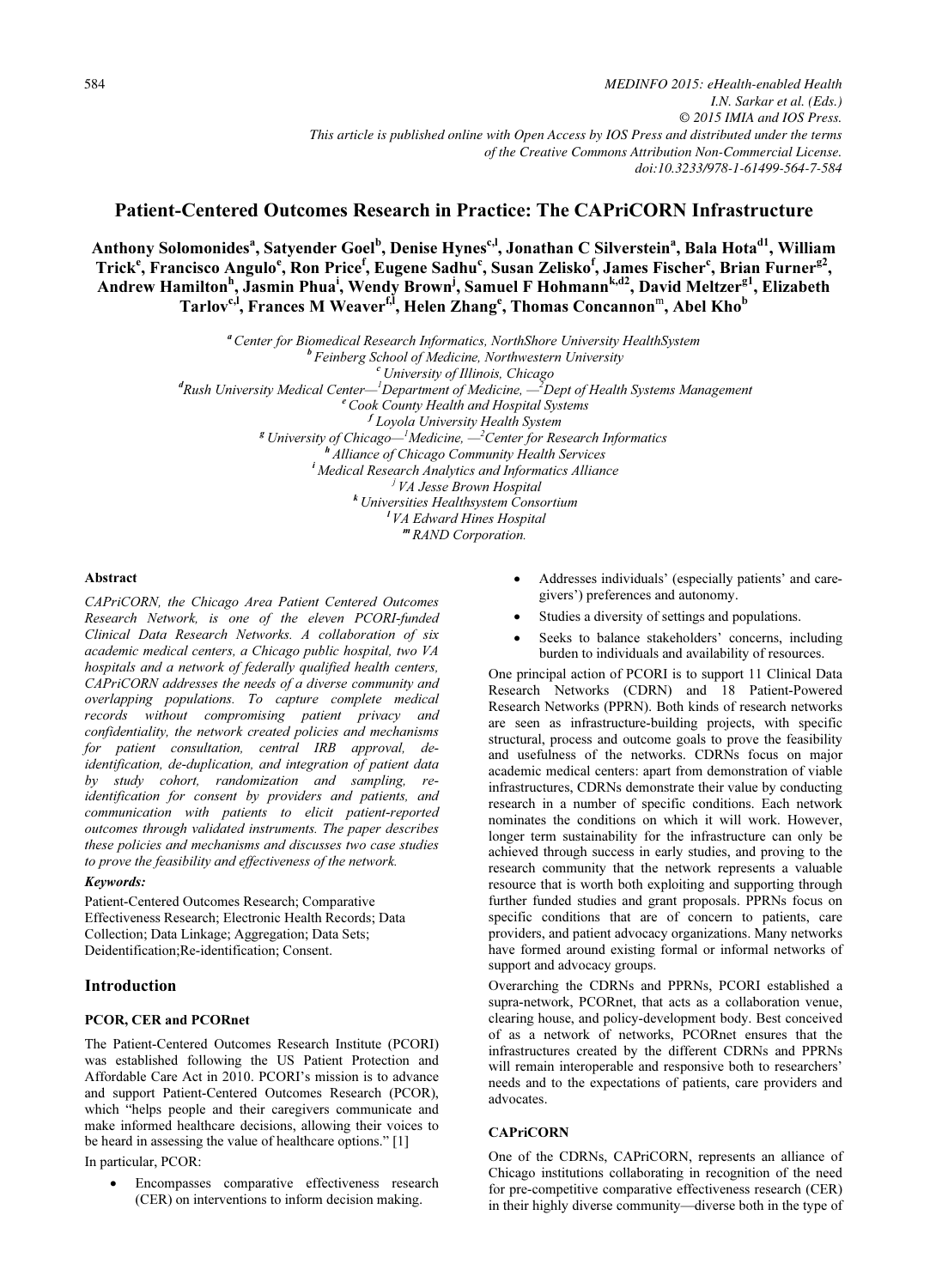institutions involved and, importantly, in the populations they serve. CAPriCORN is not typical of CDRNs, although it shares many characteristics. Some of its unique features provide a model for collaboration in environments where, for example, patient populations at different institutions overlap, where nevertheless a full picture of each patient's health record is necessary for meaningful research results.

Data for sharing within CAPriCORN—and in the wider community at a later stage—will be in a HIPAA-compliant, de-identified format. Two working groups (WG), Informatics WG and Ethics and Regulatory WG, devised a federated data architecture, a data model with appropriate standards, and a designed data flow engineered to ensure that no protected health information (PHI) is released other than under strictly controlled conditions and, at the same time, maintaining the research value of the data that is released. De-identified data will be released on a study-by-study basis. A statistically benchmarked process is used to generate a pseudonymous identity for each patient in such a way that distributed patients' records across different providers in the network can be matched and integrated. The records are not brought together into a single central database, but are instead put in a virtual repository – by allowing distributed queries across the different systems through the validated mechanism of PopMedNet [4, 5]. Consent will be sought when access to PHI, or directly to the patient for patient-reported outcomes, is necessary.

### Methods

#### Population

CAPriCORN comprises a network of six academic medical centers (University of Chicago, University of Illinois, Chicago, Loyola University, NorthShore University HealthSystem, Northwestern University and Rush University Health), the Alliance of Chicago's Federally Qualified Health Centers, a major public hospital, Cook County Hospital, and two Veterans Affairs hospitals, VA Edward Hines and VA Jesse Brown. Geographically, these institutions serve the greater Chicago metropolitan area and are available to a total population of approximately 9.5 million. (In addition to these "data-providing" institutions, 22 other organizations institutions, 22 other organizations contribute research, patient advocacy, and infrastructure services to CAPriCORN. Their role is described below.)

CAPriCORN institutions together held 2,860,000 covered lives in electronic health records. A preliminary analysis of seven of the ten institutions indicated 6,923,111 patients, of whom 1,465,285 were registered with a primary care provider; however, after de-duplication, the numbers were  $5,741,268$ and 1,242,380 unique patients respectively. Thus some 20.6% of patients are associated with more than one institution, and even among the primary populations, there are 18% of patients with more than one PCP registration. This appears to be symptomatic of deprivation in the inner city, where economic necessity requires individuals to move opportunistically from provider to provider.

The racial breakdown of the primary population is 47.5% Caucasian, 27.9% African American and 14.9 Hispanic, with just over 9% in other categories. Of this population, 59.3% are female, 40.7% male. The mean age is 50 with a standard deviation of 17.9.

### De-identification and De-duplication

While fragmented care may be suboptimal, research on comparative effectiveness of treatments requires as accurate and as complete a record of each patient's health status and episodes of illness as can be reconstructed, if meaningful and valid results are to be achieved. With multiple records for up to 20% of patients, de-duplication is strongly indicated. The means of achieving this lie in a method of de-identification.

In the US, there is currently little prospect of a single unique patient identification code. Where health information exchanges have been instituted, it is necessary to implement an "enterprise master patient index" (EMPI), but even these are rare because of a number of concerns, principally privacy and security, and economics and sustainability. Nevertheless, prior experience was sufficiently encouraging to suggest that a specific design and implementation in the Chicago area would be worthwhile. This prior knowledge and experience provided a fundamental cornerstone for the CAPriCORN network.

The de-identification algorithm comes from Kho et al [2, 3]. The algorithm uses a set of strictly personal identifiers, i.e., nothing that may be institution-specific, to generate up to 17 different combination strings and uses a statistically selected subset of these to construct a "hash-ID." The hashing algorithm is not reversible, but its high specificity allows patients who have multiple records to be discovered, albeit anonymously.

#### Organizational Design

CAPriCORN is led by a Principal Investigator at the Chicago Community Trust, an organization focused on civic leadership and philanthropy. A Steering Committee is the decisionmaking body, whose composition was designed around the natural concerns of a network to conduct and facilitate patientcentered outcomes and comparative effectiveness research across a number of healthcare institutions. The Steering Committee also reflects the underlying architectural design of the infrastructure and the projected governance and regulatory framework of that infrastructure.

Clinical Data Research Networks are intended to be open to external collaboration, explicitly designed to be open to patient concerns, and subject to all the normal ethical and regulatory processes that apply to human subjects and social science research. These are, respectively, reflected in the network's External Researcher Committee, Patient and Clinician Advisory Committee, and Chicago Area Institutional Review Board (CHAIRb). All these committees define processes and workflows for patient and carer consultation, the triage of internal and external research proposals, the handling of data requests, the release of data, and the consenting process prior to any re-identification of and contact with patients.

Critical to the infrastructural design are two "honest broker" roles in the network. Other than in very specific, precisely defined circumstances involving only consented patients, these organizations hold no protected personal health information (PHI) but handle the "de-identifiers", principally the hash-IDs for de-duplication, and subsequent to the definition of specific condition cohorts, a second level of pseudonymization, the cluster-IDs, which are randomly generated "per study, per hash-ID" thus avoiding any unintended crosstalk between independent studies.

The principles, explicit and implicit, that guided this design are:

• All studies, including those submitted as "proof of principle" for the network, along with new and external proposals, will be subject to triage by the Patient and Clinician Advisory and External Researcher committees, then subject to review by CHAIRb, with the ultimate decision resting with the Steering Committee.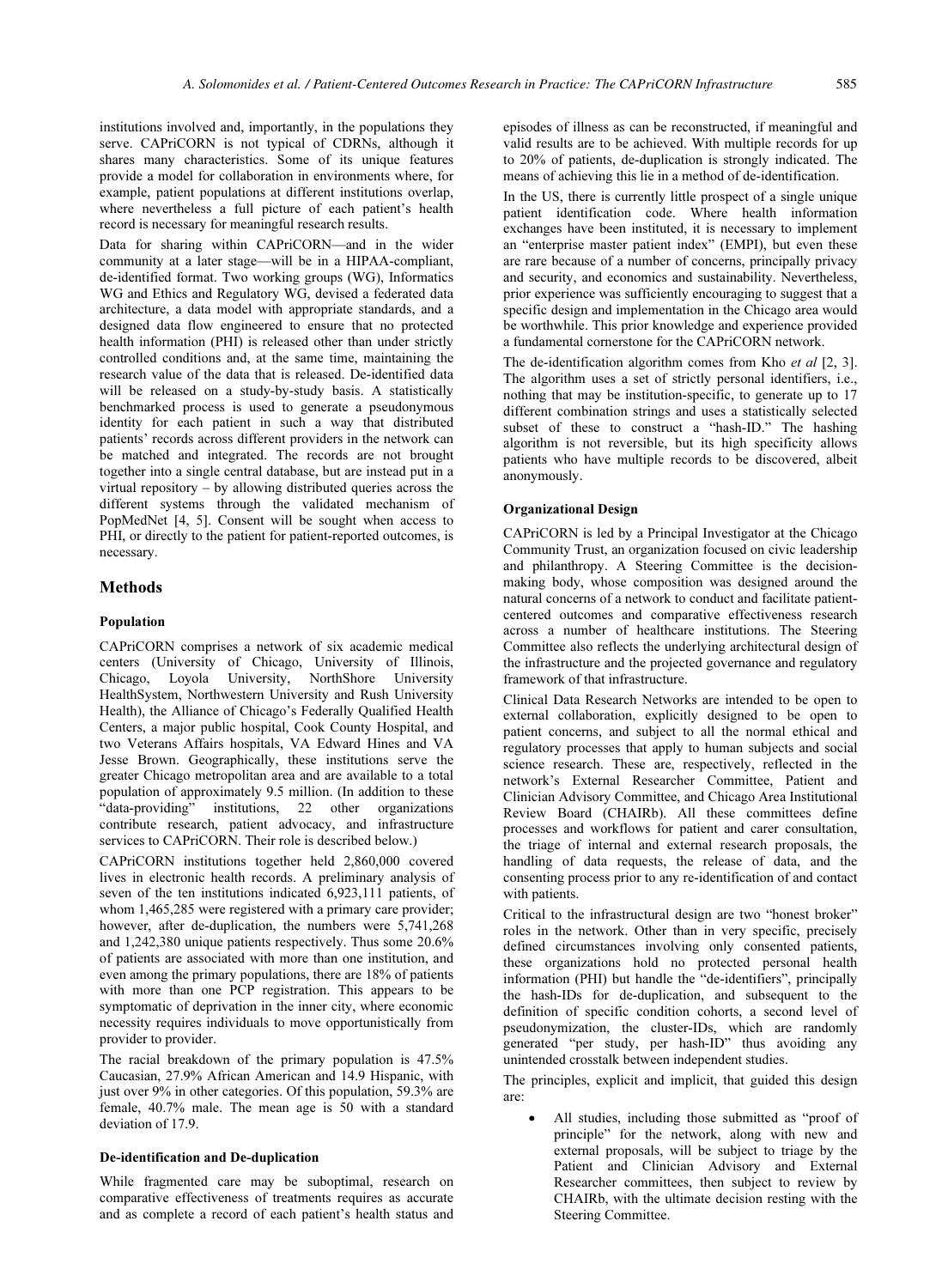- All PHI will be held at institutions, benefiting from all the protections (firewalls, authorizations, etc.) that each applies to its own patient data.
- The data collected will be strictly non-PHI and minimal with respect to any cohort identification needs (all that is needed, but no more).
- Identifiers will be hashed into pseudonymous "hash-IDs" for the purpose of de-duplication. Honest Broker 1 (HB1) will provide institutions with a unique "hash seed" that each will use to de-identify its own patients through hashing.
- The second honest broker, HB2, will use the hash-IDs provided by institutions to identify "duplication" and determine the set of institutions to which each patient corresponds. HB2 then generates a random identifier, the cluster-ID, for each unique patient in the given cohort. At this point, if considered necessary, the institutions themselves may be pseudonymized. (No PHI will flow to HB2.)
- Patients' records may only be linked through the hash-ID. Cohort identification for specific studies and non-PHI data requests from sites for constructing aggregate records may be conducted only by means of a distributed query mechanism (currently, PopMedNet [4, 5]) which allows inspection and vetting of queries prior to execution and results from queries to be examined prior to release.
- All studies that require access to PHI must identify a co-investigator at each site.
- Provider consent to approach patients to consent for particular studies will be requested, and subsequent patient consent will be sought, according to institutional rules and norms.
- Randomization of patients for consent will be done anonymously both in respect to patients and institutions.

As noted above, these principles are visible in the organizational structure of the network, but they are also evident in the architectural design of the infrastructure.

# **Network Architecture**

The architecture and processes represented by the various flows in this diagram are detailed in Figure 1.



Figure  $1 - A$  schematic diagram of the network displaying the two "honest broker" roles, the institutional repositories and the central "data hub" which hosts the matching and distributed query services.

CAPriCORN developed a data model and data standards, together with "extract-transform-load" processes for its institutional data marts. The data model is effectively based on a star schema with the concept *Encounter* at its center, so that data can be understood at a transactional level. A data dictionary was adopted showing domains and variables within them (apart from patient demographics, radiating out from encounters are diagnoses, medications, procedures, vital signs, laboratory results, and some additional local variables). Standards and terminologies indicate values in each category. The degree of privacy restriction for each variable (withininstitution, within-CAPriCORN, within-PCORnet) is also indicated.

Each institution established a data mart (or other local database) which, notwithstanding the differences in platforms, precisely matches the CAPriCORN data model. Thus, although local adaptations of SQL queries will be necessary, the essential logic of queries submitted to the "data hub", i.e., the distributed query service, will remain unaltered, as required by PCORnet for its greater vision of seamless patient-centered, comparative effectiveness research.

A Communication Center is also being established to facilitate the process of re-identification of patients for provider consent to approach patients and for patient consent to participate in survey research (patient-reported outcomes, or PROs) and intervention studies. Each institution's processes are respected, and no pre-consent PHI flows through the center.

#### **Process Description**

- 1. HB1 hosts a stand-alone, generic hashing-seed generator application; it generates a SEED and passes it automatically to all participating institutions.
- Each INSTITUTION uses the SEED and a set identifiers  $2.$ to generate a set of multiple *hashes* for each patient on record:

[SSN, FirstName, LastName, DoB, Gender ] & SEED  $\rightarrow$  { hashes }

from which a unique hash-ID is generated and crosslinked to the patient's MRN for internal identification.

This is per patient; [...] signifies a vector of personal data.

Hash-IDs can be used within each INSTITUTION locally, if desired

- 3. For each STUDY, every INSTITUTION runs the appropriate phenotyping algorithm to select its subpopulation of all unique patients who satisfy the cohort criteria. The hash-IDs along with all the hashes are returned to HR?
- 4. For each study, HB2 collects all hashed data and deduplicates, storing the result in a vector as follows:

$$
\{ (institutionID=1) : hash-ID_1 \}
$$

$$
\diamondsuit_{\text{hash-ID}} \dots \diamondsuit_{\text{hash-ID}}
$$
  
{ (institutionID=10) : hash-ID<sub>10</sub>

$$
\left(\text{institutionID=10}\right): \text{hash-ID}_{10} \}
$$

 $\rightarrow$  hash-ID : institution Vector

where  $\Diamond_{hash-ID}$  represent the join on hash-ID. The patient's hash-ID and institution Vector now appear thus:

|           | Institutions |             |         |    |          |    |           |           |    |    |
|-----------|--------------|-------------|---------|----|----------|----|-----------|-----------|----|----|
| Disease D | AL           | $_{\rm CC}$ | UC      | UI | LU       | NS | <b>NU</b> | <b>RU</b> | VH | VJ |
| hash-ID   |              |             |         |    |          |    |           |           |    |    |
| xyz123    | 0            | 0           | $^{()}$ |    | $\theta$ | 0  |           |           |    |    |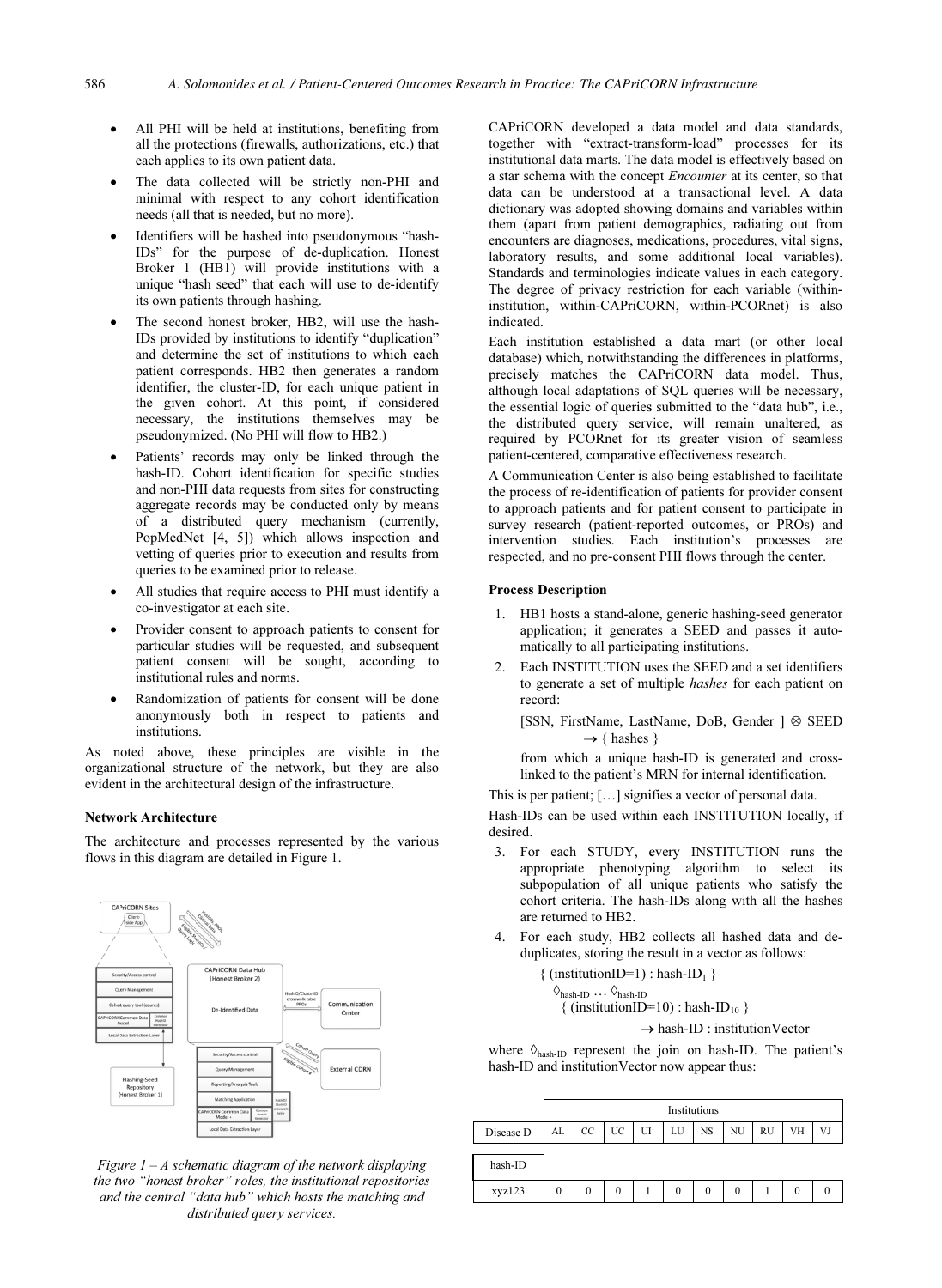The patient whose hash-ID is "xyz123" was identified as having disease D and having partial records at UI and RU. We note that

(i) the hash-ID is in reality a more complex object (cf. [2]);

(ii) this may not be the complete record for this patient.

5. The five collections { hash-ID }, one for each study, are returned to all the institutions for cohort verification.

This is necessary, because, for example, a patient with an anemia record at one hospital (RU) may turn out to have a record at another hospital (UI) that does not mention anemia. Nevertheless, a complete record for that patient must include the partial records from both institutions.

6. Each institution checks the lists against its reference hash-ID list and so completes each patient's record if necessary.

For the sake of illustration, suppose now that we have found the patient above has also been seen at yet another hospital (CC) for an unrelated condition. The vector now becomes:

| Disease D | AL | $_{\rm CC}$ | UC | TП<br>u | LU | <b>NS</b> | NU | RU | VH | VJ |
|-----------|----|-------------|----|---------|----|-----------|----|----|----|----|
| hash-ID   |    |             |    |         |    |           |    |    |    |    |
| xyz123    | 0  |             | 0  |         |    |           |    |    |    |    |

We can now confidently compile a complete record of the patient.

- 7. At this point, HB2, as an honest broker, must do two more de-identification steps:
	- a. disguise the institutions
	- b.replace hash-IDs with non-derived ids for the patients; these are the cluster-IDs.

For the first step, HB2 randomly assigns pseudonyms to the institutions, say:

|  |  |  |  | $AL$ CC UC UI LU NS NU RU VH VJ                                             |  |
|--|--|--|--|-----------------------------------------------------------------------------|--|
|  |  |  |  | $f \mid dd \mid aa \mid jj \mid bb \mid ii \mid cc \mid ee \mid hh \mid gg$ |  |

and these are then indexed as:

|  | aa   bb   cc   dd   ee   ff   gg   hh   ii   jj |  |  |  |  |
|--|-------------------------------------------------|--|--|--|--|
|  | UC LU NU CC RU AL VI VH NS UI                   |  |  |  |  |

The example patient now appears as:

| Disease D | aa           | bb       | cc | dd | ee | H<br>JJ | gg | hh | ii |  |
|-----------|--------------|----------|----|----|----|---------|----|----|----|--|
| hash-ID   |              |          |    |    |    |         |    |    |    |  |
| xyz123    | $\mathbf{0}$ | $\Omega$ | 0  |    |    |         |    |    |    |  |

c. The hash-IDs for each study cohort can now be replaced with unique cluster-IDs.

Our example patient now appears as:

| Disease D  | aa | bb | cc | dd | ee | f f<br>JJ | gg | hh | ii | $\cdot$ . |
|------------|----|----|----|----|----|-----------|----|----|----|-----------|
| cluster-ID |    |    |    |    |    |           |    |    |    |           |
| D-900093   |    |    |    |    |    |           |    |    |    |           |

Now, only possession of the table converting hash-IDs to cluster-IDs can enable anyone to re-identify the patient.

#### Distributed Queries

With cohort cluster-IDs collected, HB2 routes data requests through the distributed query service to the institutional data marts (IDMs). Locally, each institution will determine if the proposed query against its IDM is acceptable, allow the query to execute, and even then scrutinize the results before releasing them. Both in sending the requests and as results are received, HB2 can match cluster-IDs to hash-IDs, so that even a clinician researcher working on a project in their own specialty may be able to view expanded records of their own patients without recognizing them as their own. This provides a very high standard of de-identification.

### Re-identification

Once particular studies based on entire cohorts are launched, re-identification of subsets of patients will most likely be necessary. Having received approval both from the Steering Committee (with advice from PCAC and ERC) and permission to proceed from CHAIRb, a researcher may request the Communication Center to randomly select a possibly weighted sample from across institutional or other populations for re-identification. The researcher will also be able to submit, through HB2, a data request for controls. Subject to CHAIRb's approval, institutional processes can be employed to gain provider consent and from there patient consent to participate in a study. Given the cluster-IDs of the patients in the study group, the Communication Center can alert institutions to the hash-IDs of patients to be approached for re-identification. In some cases, the Communication Center will also provide institutions with the means to collect patient-reported outcomes.

In the case of patients attending multiple institutions, which institution (or more precisely, which provider) should consent the patient for an identified study may be complex. A variety of algorithmic approaches is possible, including some that may work well but are computationally expensive. This may take the form of querying the system for the number of encounters at each institution in the last year (complex, but likely to reflect the patient's expectation) or it may suffice to look where the patient is registered for primary care (inexpensive, but may be irrelevant). The present ruling of CHAIRb only constrains the approach to be through a provider who is actually involved in the patient's care.

#### Results

Approximately at the halfway point in the project, achievements across a number of fronts include:

- • Establishment of a sound governance structure, including a common central IRB, with data use and business associate agreements in place.
- • Establishment and launch of a Patient and Clinician Advisory Committee with a clear role in the review, triage, and approval of new research proposals and a comprehensive manual for its operations.
- • Approved design for the technological infrastructure, including a data model designed for ease of distributed query as well as with model evolution in mind.
- • Approved processes and workflows now increasingly described and approved in protocols.